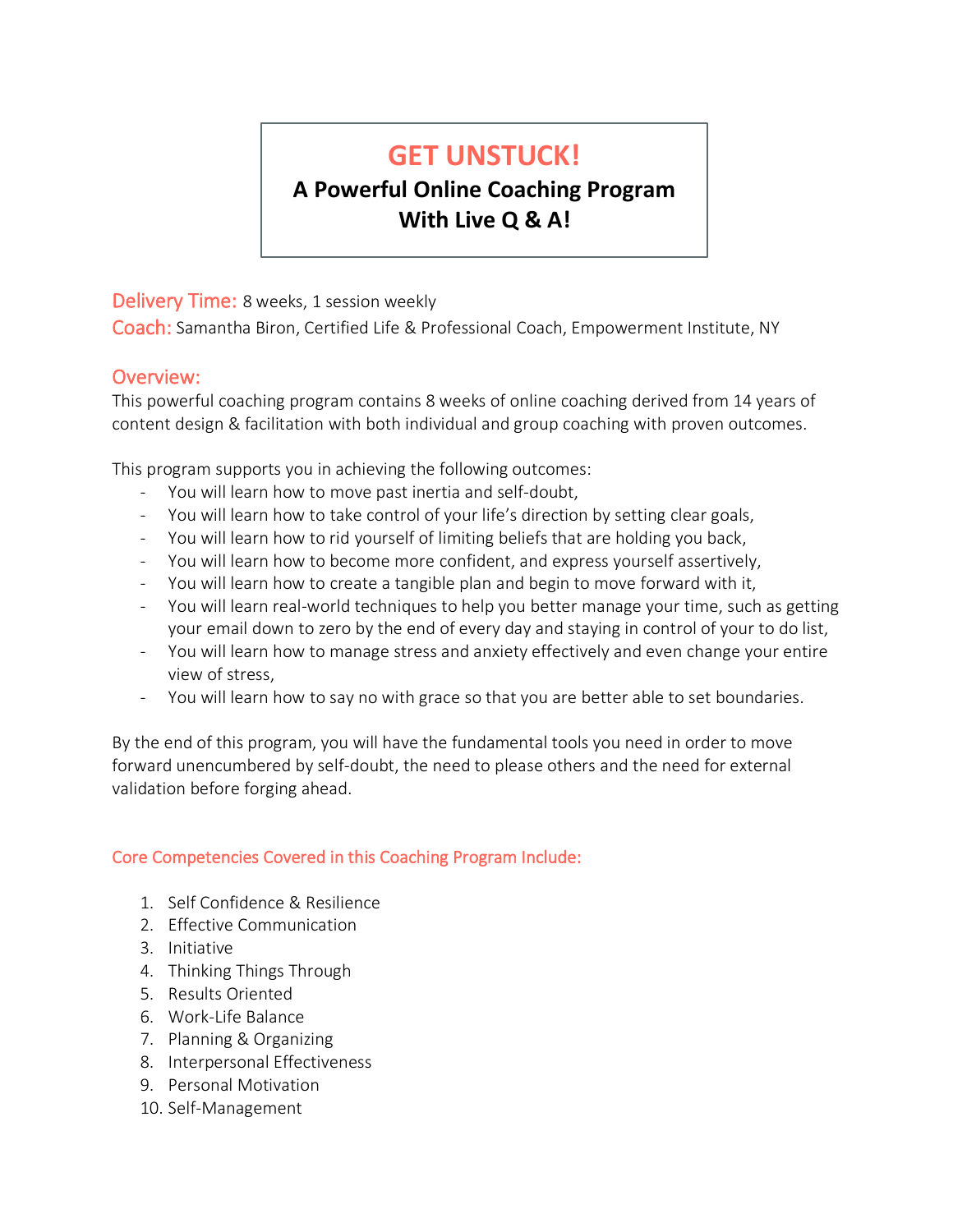#### *Here's what past participant Karen had to say:*

*"Thanks for your all your coaching. I feel like I've had so much growth during this experience! Unstuck helped me to acknowledge my self-sabotaging behaviour. It helped me to recognize my value and find my voice. I feel free! I would recommend this program to anyone who is feeling awkward in their own skin or feeling lost but ready to put in the work to make changes. The strategies presented during this program helped me to start my journey to finding my true self. This coaching was invaluable!" – Karen W. Primary Teacher*

#### How it works!

- Every week, you will receive a pre-recorded module on our online training platform 'EXPERIENCIFY' where you will receive your personal login and password. You can then view the video at a time most convenient for you!  $(\mathbb{Q}$  Tip: choose the same time every week)
- Most sessions contain a weekly assignment to complete.  $\sqrt{\omega}$ Tip: completing your assignment is fundamental to your success)

Samantha also hosts a live call every week to answer all of your questions!  $\left(\frac{1}{N}\right)$ Tip: you can also send your questions in advance via email!)

 You also receive access to an exclusive Facebook group where you can ask questions and interact with other members of the program. Research shows that coaching is often more transformative, and lasting when supported by others who are also engaged in powerful transformation!

 $(\mathbb{Q})$  Tip: You can choose to stay or leave the group once you've completed the coaching program, totally up to you!)

*'You will be too much for some people. Those aren't your people.'*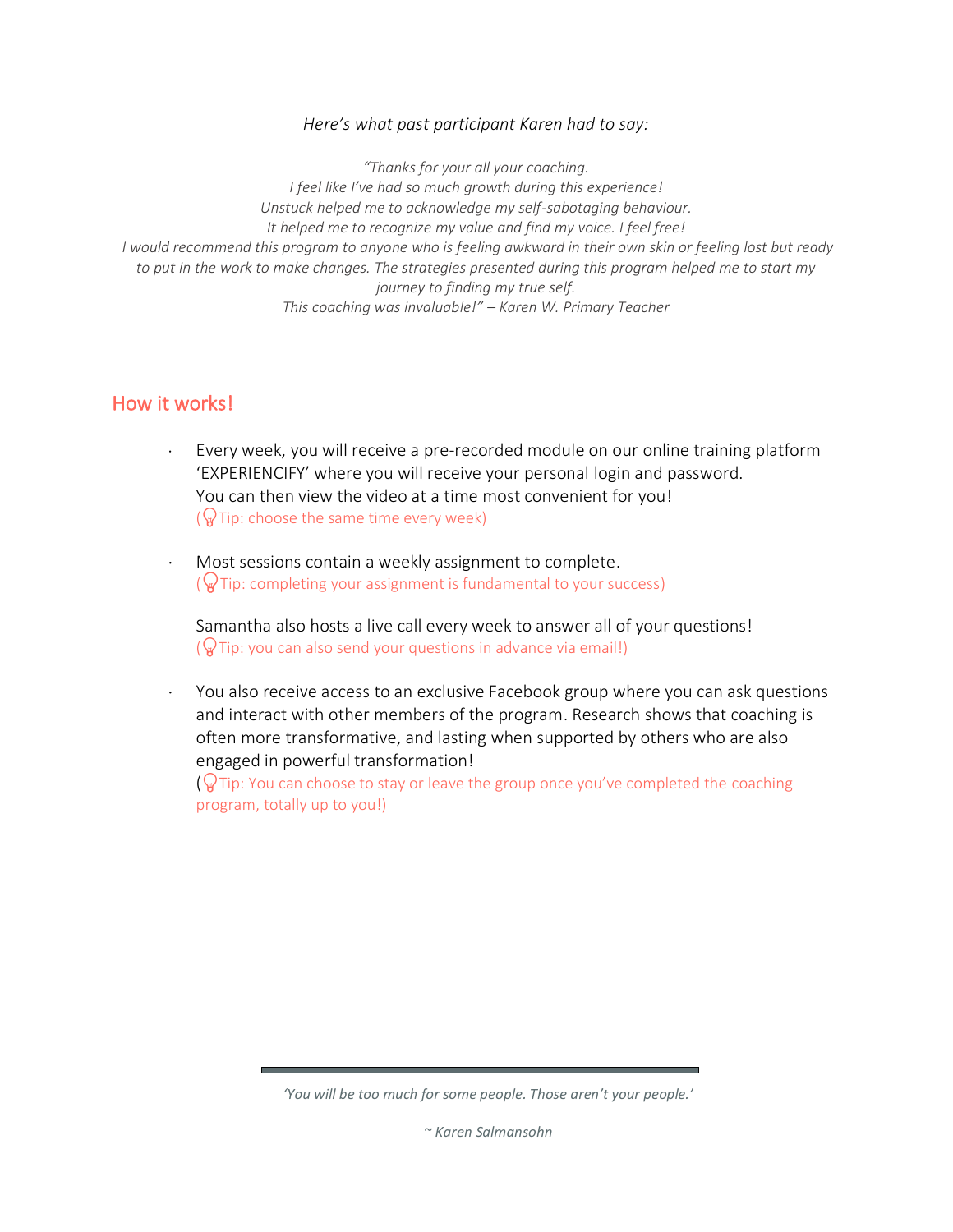# Program Outline

#### Session 1: Vulnerability & The Courage to Grow!

In this session we focus on seeing our vulnerability as our greatest source of power and we learn to inspire ourselves to create strong intentions for our ideal outcomes while remaining realistic with our goals.

### Session 2: How to Become Fearless!

In session two we get to work on growing our self-esteem and self-confidence as well as ridding ourselves of the weight of our unnecessary 'bricks' that keep us stuck and powerless.

### Session 3: No More Dead Wood!

This session is all about releasing dead wood, focusing on our strengths as well as learning and practicing powerful body language proven to make us feel braver. Because science says so!

# Session 4: The 3 Steps to Achieving Any Goal!

Let's make a plan! Here's where we discover the 3 steps of creating a tangible plan for any direction we wish to move towards – and if you're not sure, we'll cover this as well! We'll also learn how to overcome the inevitable resistance that surfaces (by self and others).

# Session 5: How to Attract the Right People and Manage Expectations!

In this session we will learn the importance of what we consume and how to attract the right kind of people. We will also cover how to assert our boundaries, manage expectations and how to say no with grace and avoid conflict.

# Session 6: Managing our Time Effectively!

This session is a nuts-and-bolts workshop attended by countless professionals looking to better manage their time, priorities, and email. We'll show you the 5 steps of Daily Mapping, how to get your email inbox down to zero by the end of every day, how to prioritize and manage multiple priorities as well as how to avoid procrastination. But we'll put that off till the end ;)

*<sup>&#</sup>x27;The only limits you have are the limits you believe.'*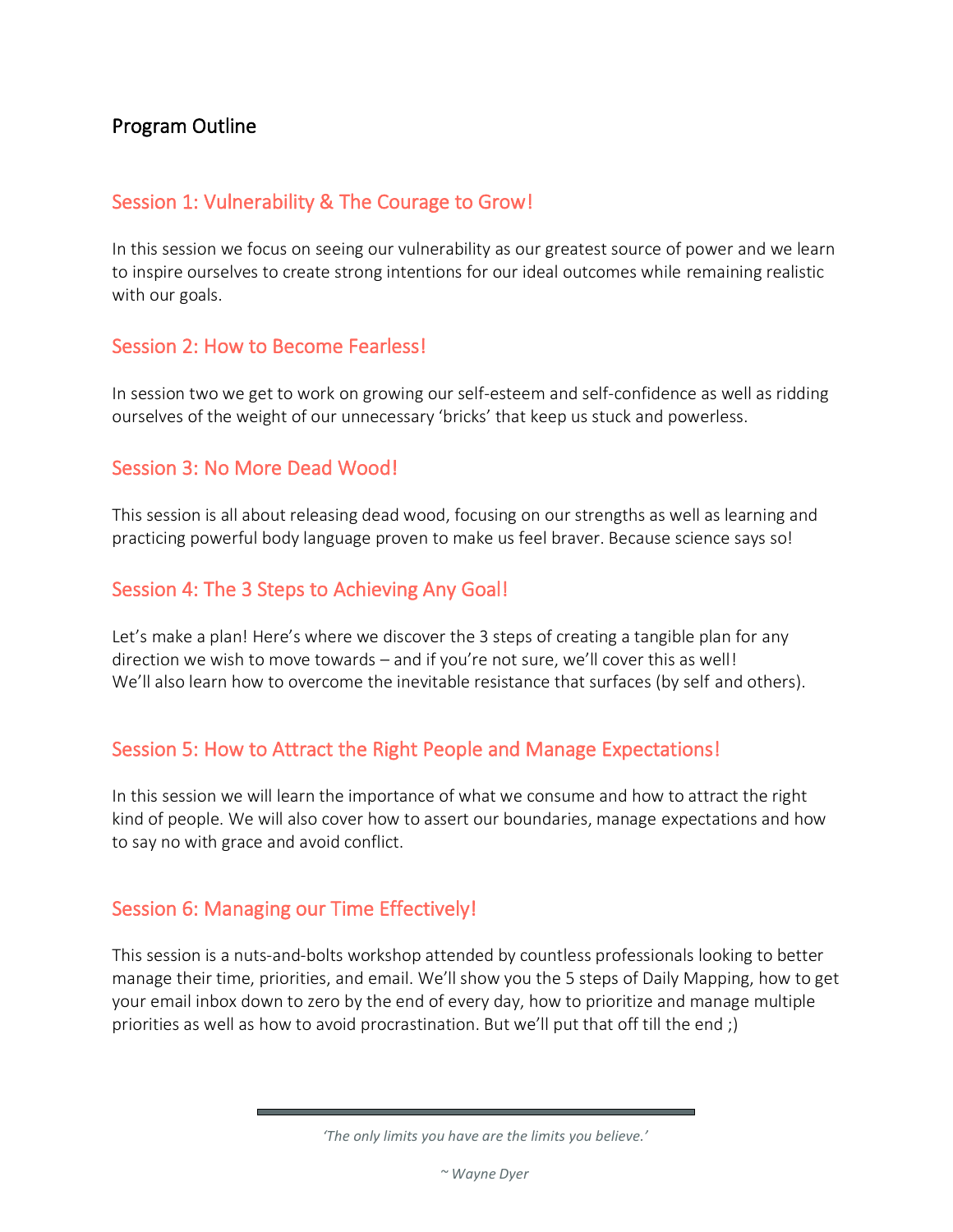# Session 7: Manage Stress & Anxiety Like a Boss!

Learn the true meaning of stress, what science and research really says about stress and how you can best manage it! This session includes science-backed mental, physical and emotional stress management techniques as well as the findings of a decades long study that will change the way you view stress.

BONUS: We will also teach you two proven techniques to help you reduce and manage anxiety!

# Session 8: Maintaining Your 4-Legged Stool for Optimal Balance!

Sometimes folks tend to focus on just one area of well-being while ignoring others and expect to still awesome, motivated, connected, empowered and engaged in life. This is much more difficult to achieve when we ignore one of the 4 balancing legs under our stool. In this session we

- $\cdot$  Emotional how to keep sane!
- $\cdot$  Mental how to keep sharp!
- $\cdot$  Physical easy tips on how to keep healthy!
- $\cdot$  Spiritual how to maintain inner peace & purpose.

#### Program Value & Cost:

The individual cost to attend each workshop covered in this program as well as attend live coaching sessions with Samantha brings the total value of this package to \$5,300.00.

However, to make this program more affordable for individuals, the tuition fee has been lowered to \$3,200.00 +HST. This represents a savings of \$2,100! (Flexible payment options are also available to individuals.)

Live Q&A Sessions: Zoom links will be emailed upon registration.

Added Support: Samantha will also be available throughout your program to answer questions both on the Facebook community page you will be invited to join as well as via email.

TO REGISTER: Please email [connect@samanthabiron.com](mailto:connect@samanthabiron.com) with the subject line:

# REGISTER FOR GET UNSTUCK 2022!